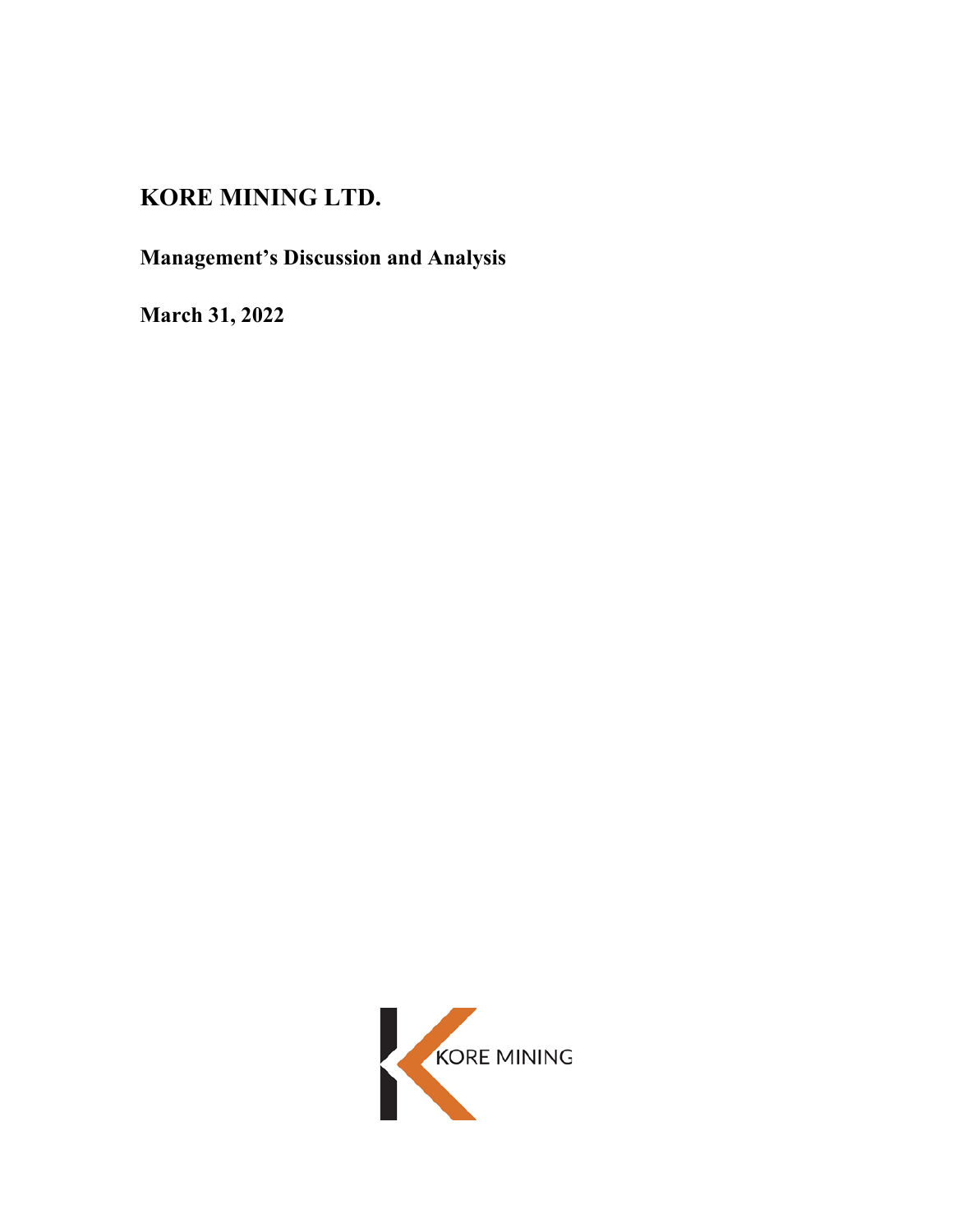*The following Management's Discussion and Analysis ("MD&A"), prepared as of May 27, 2022, should be read together with the unaudited consolidated interim financial statements of KORE Mining Ltd. ("KORE" or the "Company") for the three month period ended March 31, 2022 which are prepared in accordance with International Financial Reporting Standards ("IFRS") applicable to the preparation of the interim financial statement, including International Accounting Standard 34, Interim Financial Reporting. All amounts are stated in Canadian dollars unless otherwise indicated. The reader should be aware that historical results are not necessarily indicative of future performance.*

*This MD&A contains "forward-looking statements" and "forward-looking information" within the meaning of applicable Canadian securities laws. See the section in this MD&A titled "Cautionary Language regarding Forward-Looking Information" for further details. In addition, this MD&A has been prepared in accordance with the requirements of Canadian securities laws, which differ in certain material respects from the disclosure requirements of United States securities laws, particularly with respect to the disclosure of mineral reserves and mineral resources. See the section of this MD&A titled "Cautionary Note to U.S. Investors Regarding Mineral Resource Estimates" for further details.*

#### **Corporate Summary - Nature of Operations**

The Company's business is the acquisition, exploration and development of North American gold projects. The Company's primary focus is its two 100% owned gold projects in California. Both gold projects have completed positive, high return on capital, preliminary economic assessments (See "*Project Summaries"* for more information). KORE is investing in both exploration and development activities to unlock value for shareholders. KORE is supported by strategic investor Eric Sprott, who owns 26% of the basic shares outstanding. Management and the Board are aligned with shareholders owning a further 27%.

The Company's most advanced gold project, the Imperial project in Imperial County California ("Imperial" or "Imperial Project"), hosts a large oxide gold resource that is being prepared for mine development permitting and the surrounding Mesquite-Picacho District claim block is being explored for new discoveries. Imperial is ideally located in Imperial County California, with access to labour and infrastructure associated with the operating Mesquite gold mine, located ten miles away. KORE delivered a positive preliminary economic assessment for a simple, open pit heap leach mine at Imperial ("Imperial PEA") published in May 2020 with a net present value ("NPV") at 5% of US\$343 million and internal rate of return ("IRR") of 44% at US\$1,450 per ounce gold (see "*Imperial PEA Summary*" for further details).

KORE also owns the Long Valley project located in Mono County, California, which is a shallow oxide gold resource open for expansion at surface in oxides and at depth in sulphides. KORE is using geophysics and other modern exploration techniques to target drilling to expand the deposit on-strike and at depth. In September 2020, KORE delivered a positive preliminary economic assessment for a simple, open pit heap leach mine at Long Valley ("Long Valley PEA") that showed a net present value ("NPV") at 5% of US\$273 million and internal rate of return ("IRR") of 48% at US\$1,600 per ounce gold (see "*Long Valley PEA Summary*" for further details). KORE received a permit to drill the project from the U.S. Forest Service ("USFS") in October 2021.

The Company's head office is located at 960 – 1055 West Hastings Street, Vancouver, BC V6E 2E9.

The Company's common shares are listed for trading on the TSX Venture Exchange ("TSX-V") as a Tier 2 issuer under the symbol "KORE" in Canada and also trades in the United States on the OTCQX under the stock symbol "KOREF" and on the Frankfurt Stock Exchange under the symbol "EUSA".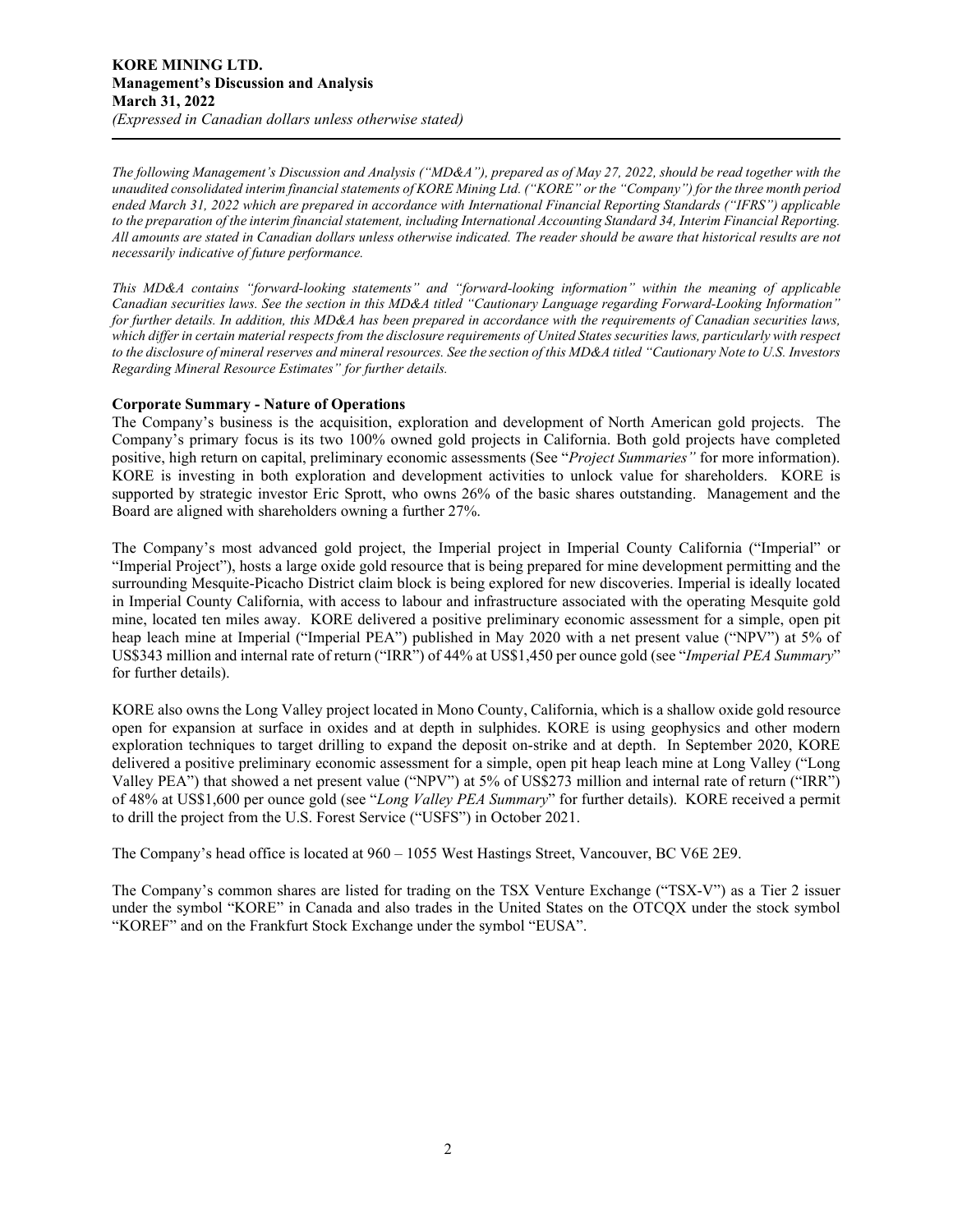## **Highlights**

During the three months ended March 31, 2022, and to the date of this MD&A, the Company accomplished the following:

- Announced 2022 plans and objectives, subject to financing:
	- o Complete 12,000 meters of permitted exploration drilling at Long Valley
	- o Complete permitting for Mesquite East and Ogilby drilling at Imperial
	- Complete target definition on additional high priority areas in the Mesquite-Imperial-Picacho District
	- o Submit drill permit application and complete environmental assessment for additional exploration targets areas at the Mesquite-Imperial-Picacho district
	- o Continue to build local support through A Clean Environment for the Salton Sea ("ACES"), whereby the Imperial Project would supply materials to remediate the air pollution problem caused by the ongoing evaporation of the Salton Sea. This would bring a significant positive impact to the community and stakeholders and sets a "net zero" impact target for the Imperial project.
- Announced step change in geologic understanding resulting from 2021 Mesquite-Imperial-Picacho District exploration work.
- Discovered three new drill targets at the Mesquite-Imperial-Picacho district: Smoketree, Ironwood and Wolverines.
- Completed additional engineering and economic assessment of the Imperial Project investigating alternate infrastructure locations. The economic modelling results for all scenarios were within the sensitivities of the Company's April 6, 2020 positive Preliminary Economic Assessment ("PEA").
- Discovered a fourth outcropping new prospect, Galaxy, continuing the expansion of the Imperial Project. In total, KORE now has ten highly prospective drill targets identified in the Mesquite-Imperial-Picacho District.
- Completed the second phase of engineering and market assessment for excess material from the Company's Imperial Project. The excess materials are being studied for remediation projects for the Salton Sea as part of KORE's ACES initiative.
- Continued to advance the Mesquite East and Ogilby drill permitting at the Imperial Project.
- Announced appointment of Anil Jiwani as CFO, replacing Jessica Van Den Akker.
- Mr. Marc Leduc retired as the COO of the Company on May 15, 2022. The Company is considering replacing the role with a VP Exploration. The Executive Chairman and the CEO have currently taken over the responsibilities while Mr. Leduc is continuing to assist the Company as a Senior Technical Consultant in the interim.
- Issued 500,000 common shares pursuant to the exercise of stock options for proceeds of \$70,000 and granted an additional 859,460 RSUs and 600,000 stock options with an exercise price of \$0.37 and a five year term.

## **Outlook**

KORE's focus in 2022 is unlocking value through district scale exploration. The Company is permitted to drill at Long Valley starting in July 2022 and is currently organizing to drill up to 12,000 meters (See *"Risk Factors")*. At Imperial, the Company continues target generation work with additional person-portable drilling, sampling and mapping ongoing. The Company is permitting the highest priority exploration drill targets at the Mesquite-Imperial-Picacho District, while in parallel leveraging ACES to build the social license for mine permitting at the Imperial deposit. The Company continues to work with the Bureau of Land Management ("BLM") to determine the best path forward for Imperial resource zone drilling and to start mine permitting. Drilling at both projects is subject to permitting (See "*Risk Factors*").

## *Marc Leduc, P.Eng, is the Company's designated Qualified Person for this MD&A within the meaning of National Instrument 43-101 and has reviewed and approved the technical information described herein.*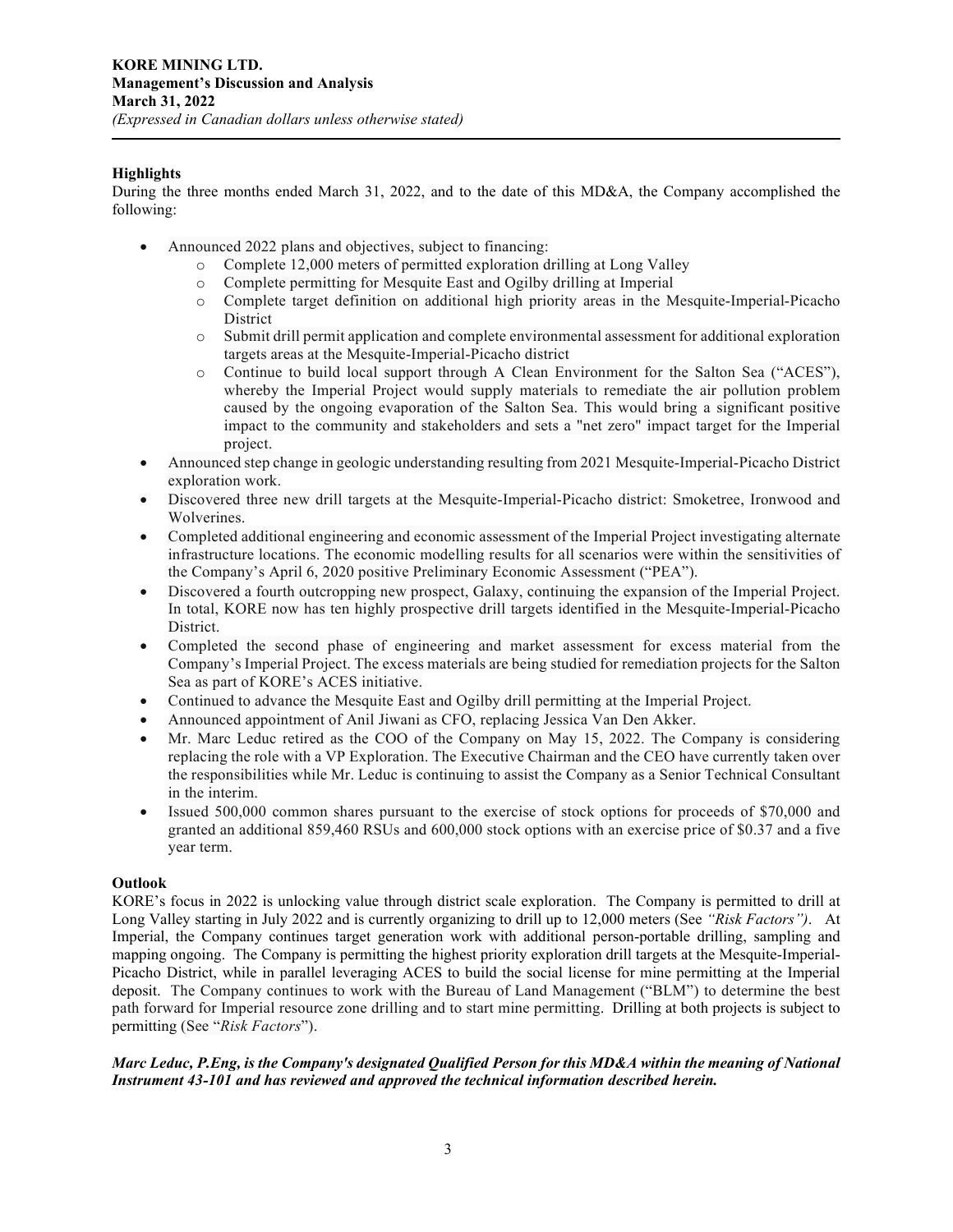#### *Imperial, California, USA*

The Company has been actively expanding its footprint in Imperial County, and added a second geologist to the local staff, which includes a Manager of Communications, a Manager of Environmental and Regulatory Affairs, a Human Resources/Administrative Manager, and a Senior Project Geologist. The staff are based in a local office and warehouse space in the city of Imperial, California.

The Company continues to explore the Mesquite-Imperial-Picacho district ("District") to discover new oxide gold deposits. Programs are ongoing to generate drill targets and complete mapping across the 28-kilometer District trend. 2020 and 2021 geophysical and geochemistry work successfully proved the "fingerprinting" target strategy for making new discoveries in the District and generated multiple high priority drill targets. Work continued through 2021 with additional mapping, sampling and field programs including a satellite alteration survey. Multiple new drill targets were defined with additional results pending. Work is ongoing and includes: person-portable drilling, additional hand sampling and field mapping to further define existing targets in anticipation of submitting additional drill permit applications in 2022.

The Company is engaging with the BLM to permit drilling to make new discoveries at the Mesquite-Imperial-Picacho district ("Regional Exploration Drilling") and to advance the existing Imperial gold deposit ("Imperial Zone") toward feasibility and mine permitting ("Imperial Zone Drilling").

The Company continues to work with the BLM to determine the path forward for Imperial Zone Drilling which is intended to grow the current resource, develop a geology model and deliver samples for metallurgical and geotechnical testing. KORE has separated Imperial Zone Drilling and Regional Exploration Drilling. The objective of this shift in strategy is to streamline permitting of Regional Exploration Drilling, while continuing on a separate, parallel path for permitting the Imperial Zone Drilling, which is independent from, and subject to different regulatory and technical requirements from Regional Exploration Drilling.

The current Regional Exploration Drilling permit application includes exploration targets immediately east of the Mesquite Gold Mine (owned by Equinox Gold) - Mesquite East - and targets immediately west of the Imperial Project – Ogilvy. Permitting the Regional Exploration Drilling locations will leverage the already completed biological resource assessment and other work completed to-date at Mesquite East and Ogilvy. Cultural surveys are underway to complete the studies required for the Environmental Assessment report which will be completed by independent consultants working for the BLM. The earliest a permit could be expected is late 2022 but public review of an Environmental Assessment can take up to 12 months. KORE intends to mobilize drilling to the targets as soon as a permit is received.

KORE is continuing to work closely with BLM to determine the appropriate path forward for progressing Imperial Zone Drilling permitting. (See "*Risk Factors*").

## *Long Valley, California, USA*

KORE plans to drill the highest priority oxide and sulphide targets at the Long Valley project. Oxide targets are well defined by 2019 and 2020 field mapping, sampling and geophysics programs. Oxide targets are designed as step-outs to grow the current project mineral resources. In addition, several drill pads will support deeper drill holes to test sulphide targets in the potential "boiling zone" of the deposit which could yield higher grades and open up the potential for underground mining at the project.

KORE also plans additional field mapping and sampling to identify new drill targets on the 14,000 acres of exploration claims acquired by the Company in December 2020. The new claims have the potential to host new oxide gold discoveries.

KORE received a permit to drill the project in October 2021 from the USFS. Drilling can start in early July and KORE is planning a Phase 1 drill program. (See "*Risk Factors*").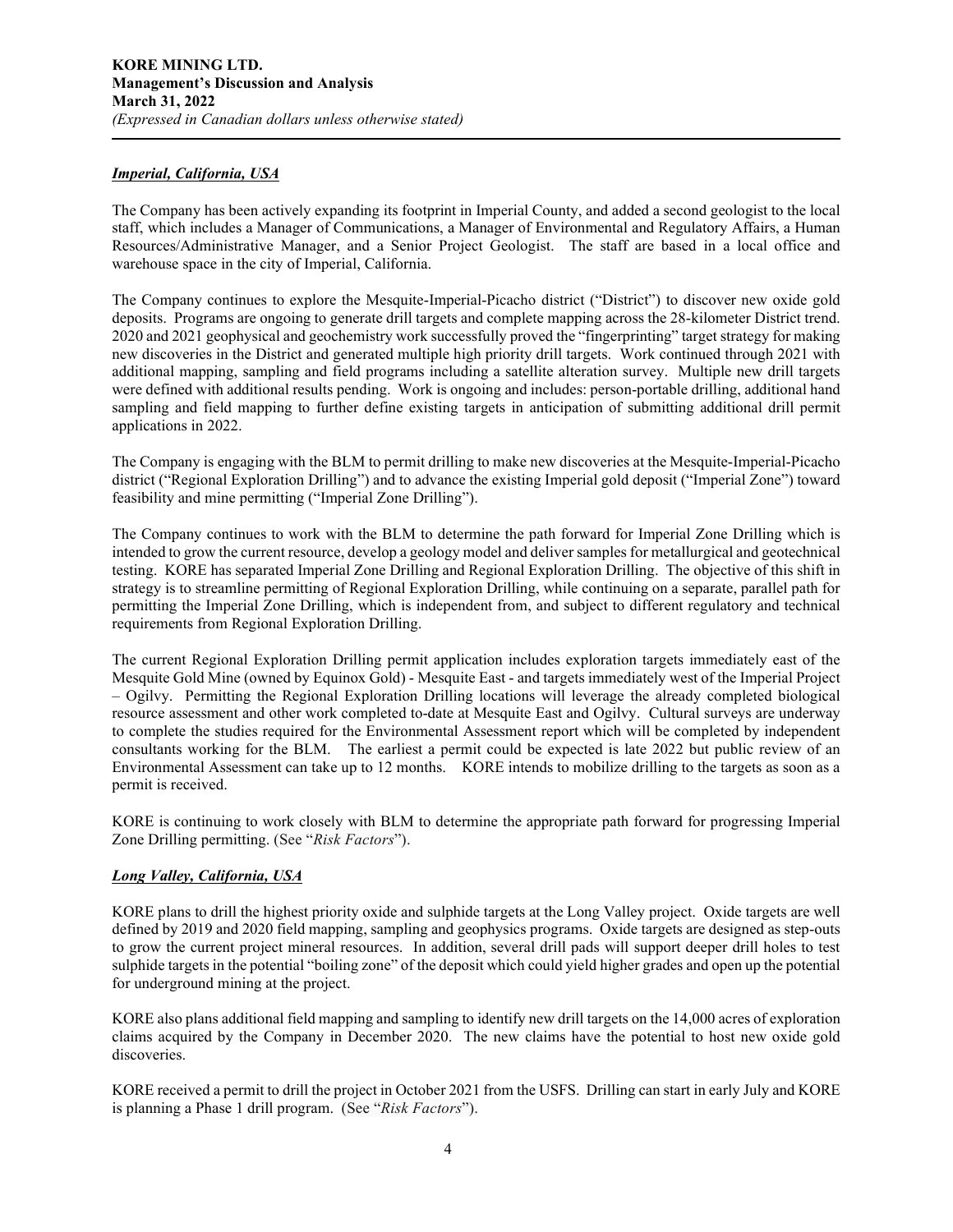#### **Managing COVID-19**

In March 2020 the World Health Organization declared coronavirus COVID-19 a global pandemic. This contagious disease outbreak, which has continued to spread, and any related adverse public health developments, has adversely affected workforces, economies, and financial markets globally.

The Company continues to operate as effectively as possible while mitigating the risk of exposure to employees, suppliers and local communities. The Company is respecting the guidelines of local, state and federal governments at each project.

All of our projects have experienced some impact from COVID-19. Imperial and Long Valley rely on service providers and government agencies, many of which have been impacted by COVID-19. The Company has seen delays in drill permit processing for both Long Valley and Imperial, in part due to COVID-19. COVID-19 has also slowed down efforts to engage and build stakeholder relationships at our Imperial project. It is not possible for the Company to predict the duration or magnitude of the adverse results of the pandemic and its effects on the Company's business or ability to raise funds.

#### **Project Summaries**

#### *Imperial Gold Project, California, USA*

Imperial is located in Imperial County, southeastern California 26 miles northwest of the city of Yuma, Arizona, and 45 miles east-northeast of El Centro, California.

Imperial consisted of 654 claims covering a total area of approximately 5,721 acres. In September 2019, the Company staked the Mesquite-Picacho District consisting of 1,005 new claims covering approximately 20,411 acres and a further 4,600 acres in 2021 bringing the Company's total in the region to approximately 31,000 acres. The claims were staked to capture the entire gold trend that connects Equinox's operating Mesquite mine to Imperial and then continuing onto the now closed Picacho mine. The trend is underexplored and has the potential to host additional gold deposits.

The claims are administered by the BLM on federally owned lands. The unpatented mining claims (new and historic) are all in good standing with all holding fees paid for the current year. The claims must also be maintained by ensuring that the claim posts and location notices are properly upright and visible. In August 2021, the BLM changed its view on the validity of KORE's mill site claims hosting the Imperial PEA infrastructure and lode claims with the Indian Pass Mineral Withdrawal are subject of a Mineral Validity Examination (See "*Risk Factors*").

#### *Imperial PEA Summary*

In April 2020, the Company announced the results of its Imperial PEA on the Imperial project – see the April 6, 2020 news release; and published the full technical report in May 2020 and amended June 10, 2021 – see the Company's website for full information and disclaimers. The Imperial PEA, with an effective date of April 6, 2020 and amended report filed on June 10, 2021, was prepared in accordance with National Instrument 43-101 ("**NI 43-101**") by Global Resource Engineering (Denver) ("GRE") - Terre Lane, RMSME MMSAQP, Todd Harvey, PhD, RMSME and Glen Cole, P.Geo of SRK with support of Geo-Logic Associates - Monte Christie, GE PE. The team was led by Marc Leduc, P.Eng. who was COO of KORE at the effective date of the report and is now the Senior Technical Consultant to KORE.

The Imperial PEA scopes an open pit mine with run-of-mine heap leach processing of the 100% oxide mineralization. The Project benefits from nearby skilled labour, major highways and power infrastructure in place for the Mesquite Mine (Equinox – TSX:EQX) which is a similar scale open pit-heap leach gold mine ten miles to the east. The mine plan is sequenced in the Imperial PEA to be in full compliance with California's stringent reclamation requirements including backfilling of the open pits at closure.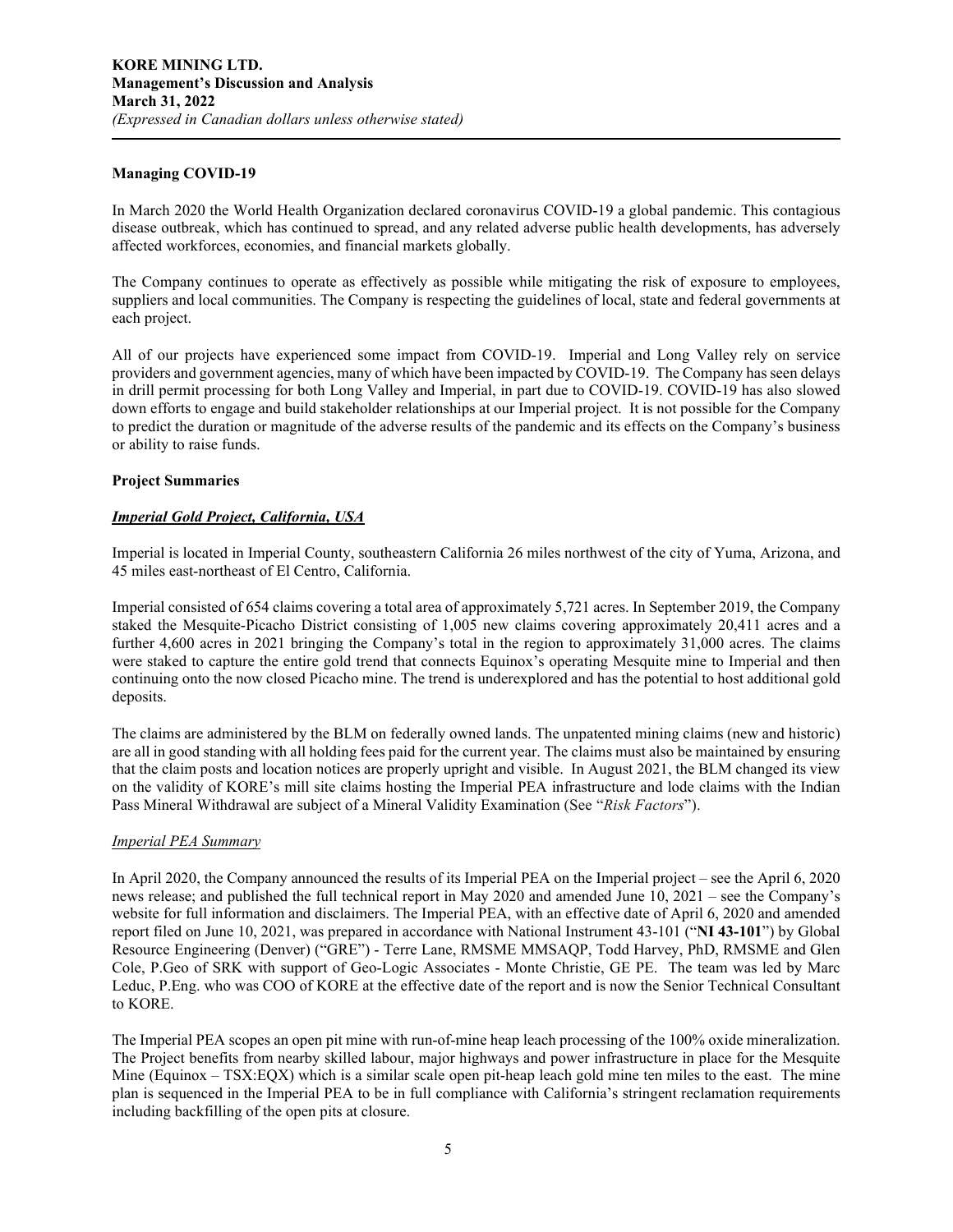Mineral resources are not mineral reserves and do not have demonstrated economic viability. There is no certainty that all or any part of the mineral resource will be converted into mineral reserve. It is reasonably expected that the majority of Inferred Mineral Resources could be upgraded to Indicated Mineral Resources with continued exploration,

Note that a PEA is preliminary in nature, includes inferred mineral resources that are considered too speculative geologically to have the economic considerations applied to them that would enable them to be categorized as mineral reserves, and there is no certainty that the Imperial PEA will be realized. Mineral resources that are not mineral reserves do not have demonstrated economic viability. This Imperial PEA is a conceptual study, and the disclosure in this MD&A contains forward-looking information about potential future results and events. Please refer to the cautionary statements in the footnotes below and the Cautionary Statements located at the end of this news release, which include associated assumptions, risks, uncertainties and other factors.

Unless otherwise stated, all masses are in short tons, which is the equivalent to 2,000 pounds or 907.2 kilograms.

| <b>Economics</b>                                  |                    | <b>Pre-Tax</b> | Post-Tax |  |
|---------------------------------------------------|--------------------|----------------|----------|--|
| Net present value (NPV $_{5\%}$ ) at 0.75C\$/US\$ | C\$ millions       | \$584          | \$458    |  |
| Net present value (NPV <sub>5%</sub> )            | US\$ millions      | \$438          | \$343    |  |
| Internal rate of return (IRR)                     | $\%$               | 52%            | 44%      |  |
| Payback (undiscounted)                            | years              | 2.3            | 2.7      |  |
| LOM avg. annual cash flow after tax & capital     | US\$ millions      | \$105          | \$90     |  |
| LOM cumulative cash flow (undiscounted)           | US\$ millions      | \$697          | \$580    |  |
| Gold price assumption                             | US\$ per ounce     | \$1,450        |          |  |
| Mine life                                         | vears              | 8              |          |  |
| Average annual mining rate                        | million tons/yr    | 43.4           |          |  |
| Average annual gold production                    | thousand ounces/yr | 146            |          |  |
| Total LOM recovered gold                          | million ounces     | 1.17           |          |  |
| Initial capital costs                             | US\$ millions      | \$143.5        |          |  |

Life-of-mine ("LOM") calculation and "Mine Life" is defined as the duration of mining operations, 8 years. There are additional years of site work for residual leaching, washing, back-filling and reclamation modelled.

The following table demonstrates the post-tax sensitivities of NPV and IRR to gold price per ounce. The base case, highlighted in the table below, assumes US\$1,450 per ounce of gold:

| <b>Economic Sensitivities to Gold Prices (post-tax)</b> |                    |      |  |  |  |  |
|---------------------------------------------------------|--------------------|------|--|--|--|--|
| Per ounce of gold                                       | $(NPV5%)$ millions | IRR% |  |  |  |  |
| US\$1,300                                               | <b>US\$234</b>     | 34%  |  |  |  |  |
| <b>US\$1,450</b>                                        | <b>US\$343</b>     | 44%  |  |  |  |  |
| US\$1,600                                               | <b>US\$450</b>     | 52%  |  |  |  |  |
| US\$1,800                                               | <b>US\$590</b>     | 64%  |  |  |  |  |
| US\$2,000                                               | <b>US\$729</b>     | 75%  |  |  |  |  |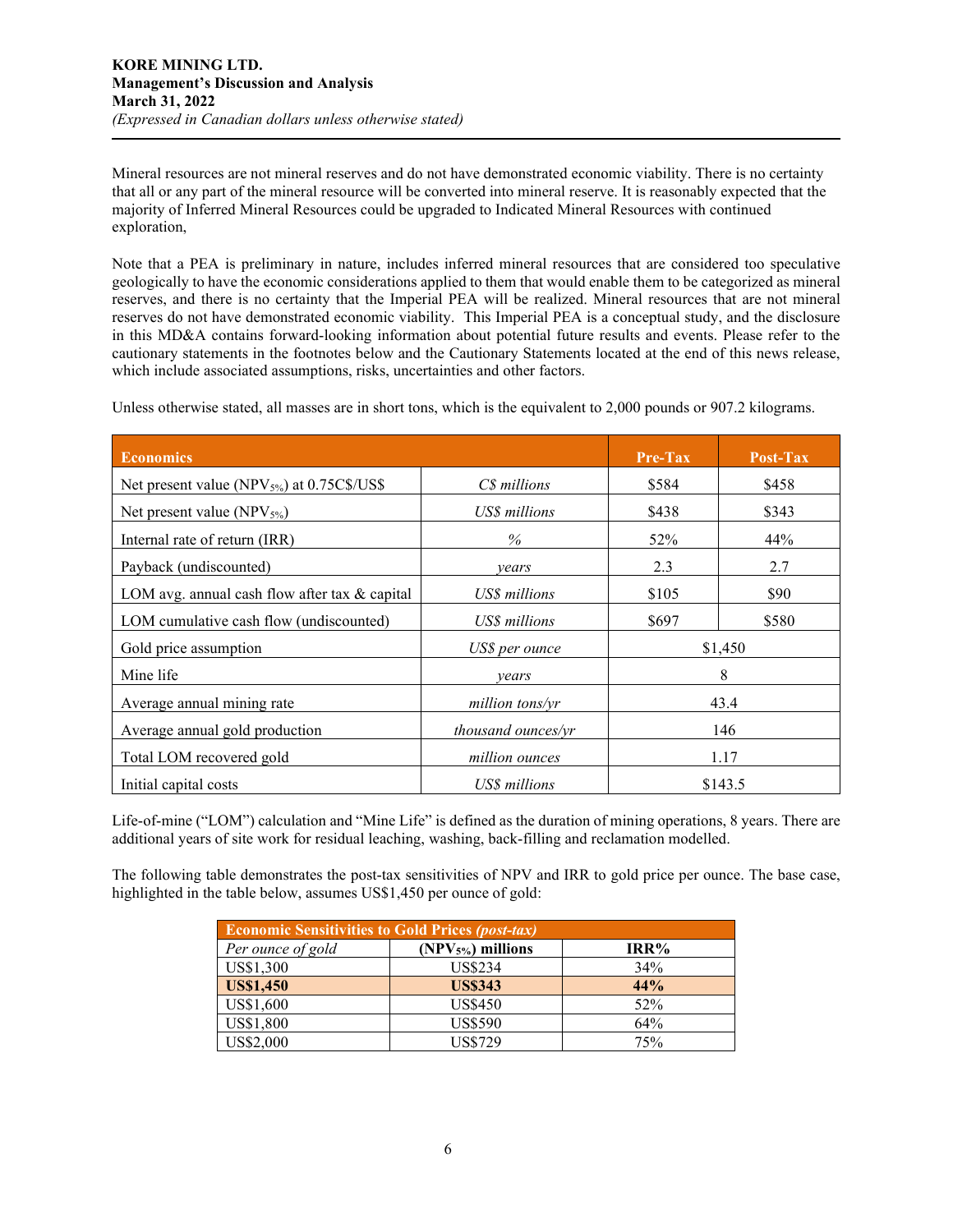#### *Long Valley, California, USA*

The Long Valley Property is located in Mono County, east-central California, approximately 57 miles to the south of the town of Bridgeport and about 45 miles north of the town of Bishop, California. Both towns are connected by U.S. Highway 395, which passes a few miles west of the property. Access to the property from the highway is via a series of graded gravel roads. The project originally consisted of 95 contiguous, unpatented mining claims that cover an area of approximately 1,800 acres. The claims are on federally owned lands administered by the U.S. Forest Service, U.S. Department of Agriculture. The surface rights in the area of the claims are owned by the U.S. government, with the area being subject to a surface grazing lease issued by the U.S. Forest Service.

In January and March 2020, KORE announced results from exploration programs at Long Valley that defined a new exploration strategy for both oxides and sulphides. The drill chip re-logging, geophysics, mapping and field sampling generated data-driven, high priority oxide gold drill targets and defined clear targets for drilling sulphide "feeder" structures.

In December 2020, the Company staked 14,104 acres of new claims, increasing the scale of the Long Valley project by 750% to 15,965 acres. The new district scale land package covers all deep-rooted fault structures of similar genesis to the Hilton Creek fault, the primary 'conduit' for current Long Valley epithermal gold/silver deposit and is highly prospective to host new epithermal gold deposit discoveries as well as step-out growth for the known Long Valley deposit.

KORE received a permit to drill the project in October 2021 from the USFS. Drilling can start in early July and KORE is planning a Phase 1 drill program. (See "*Risk Factors*").

#### *Long Valley PEA Summary*

In August 2020, KORE commenced work on a Preliminary Economic Assessment for Long Valley ("LV PEA"). In September 2020, the Company announced the results of its LV PEA (see the September 15, 2020 news release); and published the full technical report in October 2020 (amended June 7, 2021) – see the Company's website for full information and disclaimers. The LV PEA, with an effective date of September 21, 2020 and filed on October 27, 2020, with an amended report filed on June 7, 2021, was prepared in accordance with National Instrument 43-101 ("NI 43-101") by Global Resource Engineering (Denver) ("GRE") - Terre Lane, RMSME MMSAQP, Todd Harvey, PhD, RMSME in conjunction with a resource estimate prepared by Mine Development Associates and ("MDA") authored by Neil Prenn, PE and recent site geological studies by Steven Weiss, PhD, CPD, also of MDA. The team was led by Marc Leduc, P.Eng. who was COO of KORE at the effective date of the report and is now to Senior Technical Consultant of KORE.

The LV PEA scopes an open pit mine with heap leach processing of oxide and transition materials. The Project benefits from nearby skilled labour, major highways and power infrastructure. Long Valley has oxide metallurgical testing which showed the oxide and transition materials are amenable to heap leaching and has the potential for high recoveries. The shallow nature of the deposit enables the LV PEA to be in full compliance with California's stringent reclamation requirements including backfilling of the open pit at closure.

Note that a PEA is preliminary in nature, includes inferred mineral resources that are considered too speculative geologically to have the economic considerations applied to them that would enable them to be categorized as mineral reserves, and there is no certainty that the LV PEA will be realized. Mineral resources that are not mineral reserves do not have demonstrated economic viability. This LV PEA is a conceptual study, and the disclosure in this MD&A contains forward-looking information about potential future results and events. Please refer to the cautionary statements in the footnotes below and the Cautionary Statements located at the end of this MD&A, which include associated assumptions, risks, uncertainties and other factors.

Unless otherwise stated, all masses are in short tons, which is the equivalent to 2,000 pounds or 907.2 kilograms.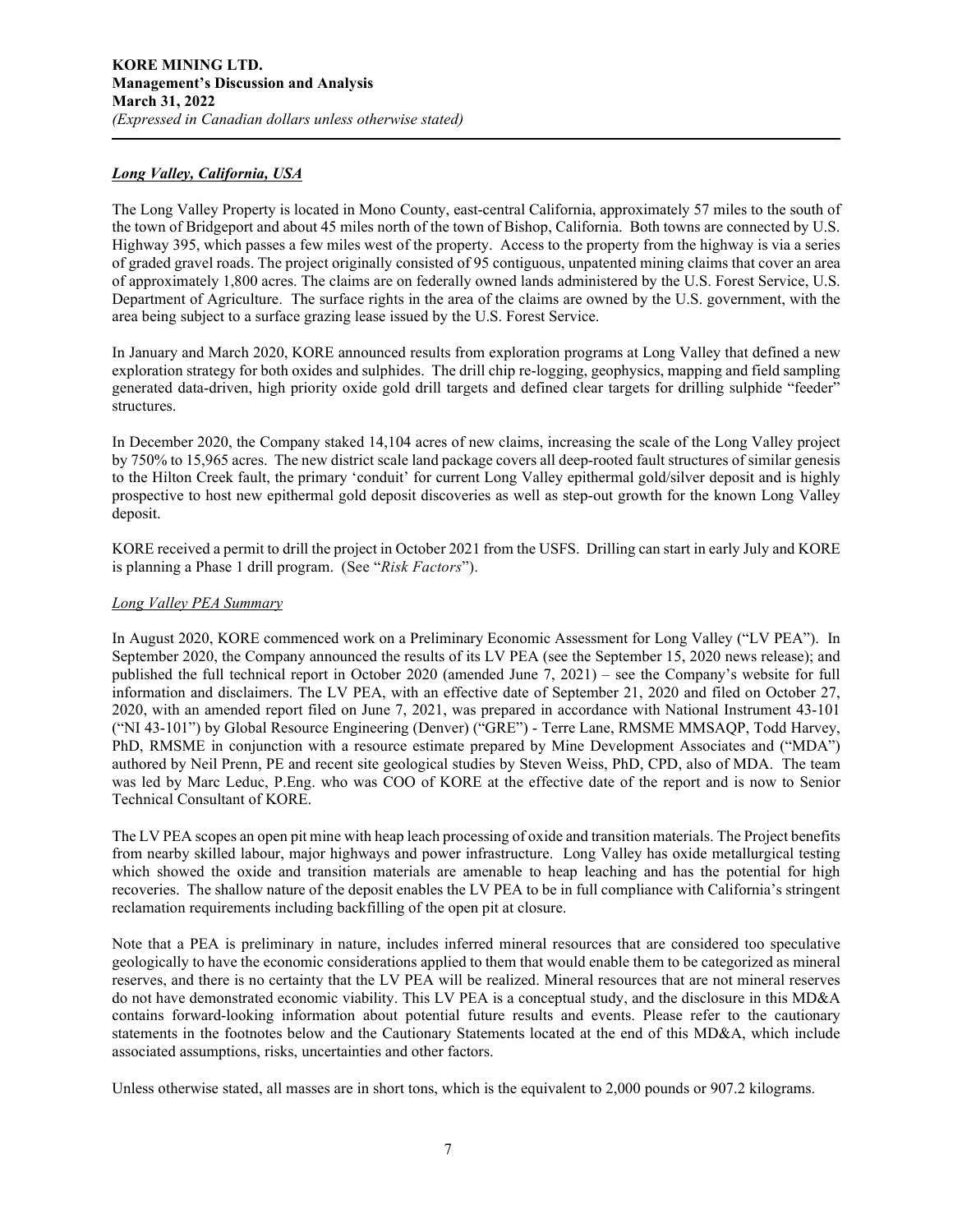## **KORE MINING LTD. Management's Discussion and Analysis March 31, 2022**  *(Expressed in Canadian dollars unless otherwise stated)*

| <b>Economics</b>                                       |                           | Pre-Tax | Post-Tax |  |
|--------------------------------------------------------|---------------------------|---------|----------|--|
| Net present value (NPV <sub>5%</sub> ) at 0.75C\$/US\$ | C\$ millions              | \$463   | \$364    |  |
| Net present value (NPV $_{5\%}$ )                      | US\$ millions             | \$347   | \$273    |  |
| Internal rate of return (IRR)                          | $\%$                      | 57%     | 48%      |  |
| Payback (undiscounted)                                 | vears                     | 1.6     | 1.8      |  |
| LOM avg. annual cash flow after tax & capital          | US\$ millions             | \$96    | \$83     |  |
| LOM cumulative cash flow (undiscounted)                | US\$ millions             | \$475   | \$385    |  |
| Gold price assumption                                  | US\$ per ounce            |         | \$1,600  |  |
| Mine life                                              | vears                     | 7       |          |  |
| Average annual mining rate                             | million tons/yr           | 18.5    |          |  |
| Average annual gold production                         | <i>thousand ounces/yr</i> | 102     |          |  |
| Total LOM recovered gold                               | million ounces            | 717     |          |  |
| Initial capital costs                                  | US\$ millions             | \$161   |          |  |

Life-of-mine ("LOM") calculation and "Mine Life" is defined as the duration of mining operations, 7 years. There are additional years of site work for residual leaching, washing, back-filling and reclamation modelled.

The following table demonstrates the post-tax sensitivities of NPV and IRR to gold price per ounce. The base case, highlighted in the table below, assumes US\$1,600 per ounce of gold:

| <b>Economic Sensitivities to Gold Prices (post-tax)</b> |                    |      |  |  |  |  |  |
|---------------------------------------------------------|--------------------|------|--|--|--|--|--|
| Per ounce of gold                                       | $(NPV5%)$ millions | IRR% |  |  |  |  |  |
| US\$1,200                                               | <b>US\$97</b>      | 25%  |  |  |  |  |  |
| US\$1,400                                               | <b>US\$187</b>     | 38%  |  |  |  |  |  |
| <b>US\$1,600</b>                                        | <b>US\$273</b>     | 48%  |  |  |  |  |  |
| US\$1,800                                               | <b>US\$352</b>     | 58%  |  |  |  |  |  |
| US\$2,000                                               | <b>US\$438</b>     | 67%  |  |  |  |  |  |
| US\$2,200                                               | <b>US\$524</b>     | 76%  |  |  |  |  |  |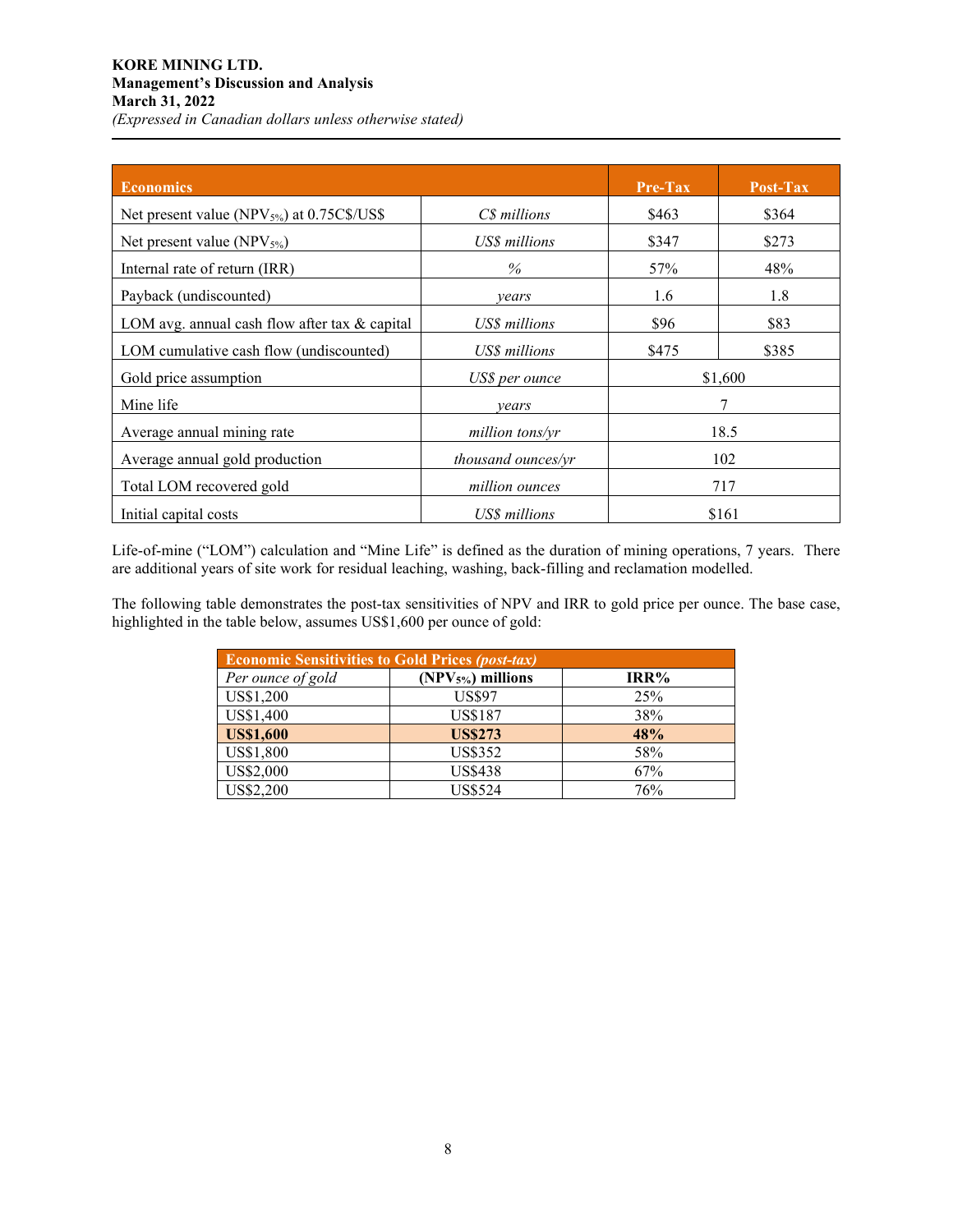## *NI 43-101 Resource Estimate Summary*

|                          | <b>Size</b><br>(tonnes) | Grade<br>(g/t) | Au<br>(oz) | Au Cut-off<br>(g/t) |
|--------------------------|-------------------------|----------------|------------|---------------------|
| Indicated                |                         |                |            |                     |
| Long Valley $1$          | 63,669,000              | 0.58           | 1,217,000  | $0.17 \& 0.21$      |
| Imperial <sup>2</sup>    | 45,703,000              | 0.59           | 877,000    | 0.1                 |
| <b>TOTAL M&amp;I</b>     | 109,372,000             | 0.59           | 2,094,000  |                     |
| Inferred                 |                         |                |            |                     |
| Long Valley <sup>1</sup> | 22,052,000              | 0.65           | 453,000    | $0.17 \& 0.21$      |
| Imperial <sup>2</sup>    | 90,876,000              | 0.46           | 1,336,000  | 0.1                 |
| <b>TOTAL INFERRED</b>    | 112,928,000             | 0.54           | 1,789,000  |                     |

## **Exploration & Evaluation Expenses**

Following is a summary of exploration and evaluation expenses by project for the three months ended March 31, 2022:

|                                          | <b>Long Valley</b> | <b>Imperial</b> | Other  |
|------------------------------------------|--------------------|-----------------|--------|
|                                          |                    |                 |        |
| Engineering and development              |                    | 49,087          |        |
| Geophysics and ground prospecting        |                    | 17,568          | 13,123 |
| Permitting and environment               |                    | 5,037           |        |
| Project administration and support       | 379                | 8,382           |        |
| Consultants, professional fees and wages | 2,125              | 71,383          | 3,110  |
| Technical reports and studies            |                    | 51,629          |        |
| Travel, logistics & camp costs           | 934                | 10,198          |        |
|                                          | 3,438              | $213,284$ \$    | 16,233 |

## **Results of Operations**

*For the three months ended March 31, 2022 (the "Current Quarter") compared to the three months ended March 31, 2021 (the "Comparative Quarter").*

KORE incurred a net loss of \$1,190,443 during the three months ended March 31, 2022 compared to a net income of \$6,938,073 during the three months ended March 31, 2021. The net income during the Comparative Quarter was a result of the gain on distribution of Karus Gold Corp. ("Karus Gold") of \$9,355,106. In January 2021, KORE transferred its Canadian exploration properties, together with related assets, to Karus Gold in exchange for 53,112,455 shares of Karus Gold, which were immediately distributed to the shareholders of the Company. The fair value of such shares of Karus Gold was determined to be \$10,435,000 in exchange of the net assets sold of \$1,079,894, resulting in the recognition of the gain of \$9,355,106 by KORE.

<span id="page-8-0"></span><sup>&</sup>lt;sup>1</sup> "Preliminary Economic Assessment NI 43-101 – Technical Report Long Valley Project, Mono County, California", effective date September 21, 2020 and issued revised and amended June 7, 2021 by Terre Lane and Todd Harvey of Global Resource Engineering and Neil Prenn and Steven I. Weiss of Mine Development Associates. Oxide cut off 0.17 g/t; Transition & sulphide cut-off 0.21 g/t. See the technical report for more details – available a[t www.koremining.com](http://www.koremining.com/) o[r www.sedar.com.](http://www.sedar.com/)

<span id="page-8-1"></span><sup>&</sup>lt;sup>2</sup> "Preliminary Economic Assessment – Technical Report Imperial Gold Project, California, USA" dated April 6, 2020 and revised and amended June 10, 2021 by Terre Lane, RMSME and Dr. Todd Harvey, RMSME of GRE and, Glen Cole - P.Geo. of SRK Consulting (Canada) Inc. See the technical report for more details – available a[t www.koremining.com](http://www.koremining.com/) or [www.sedar.com.](http://www.sedar.com/)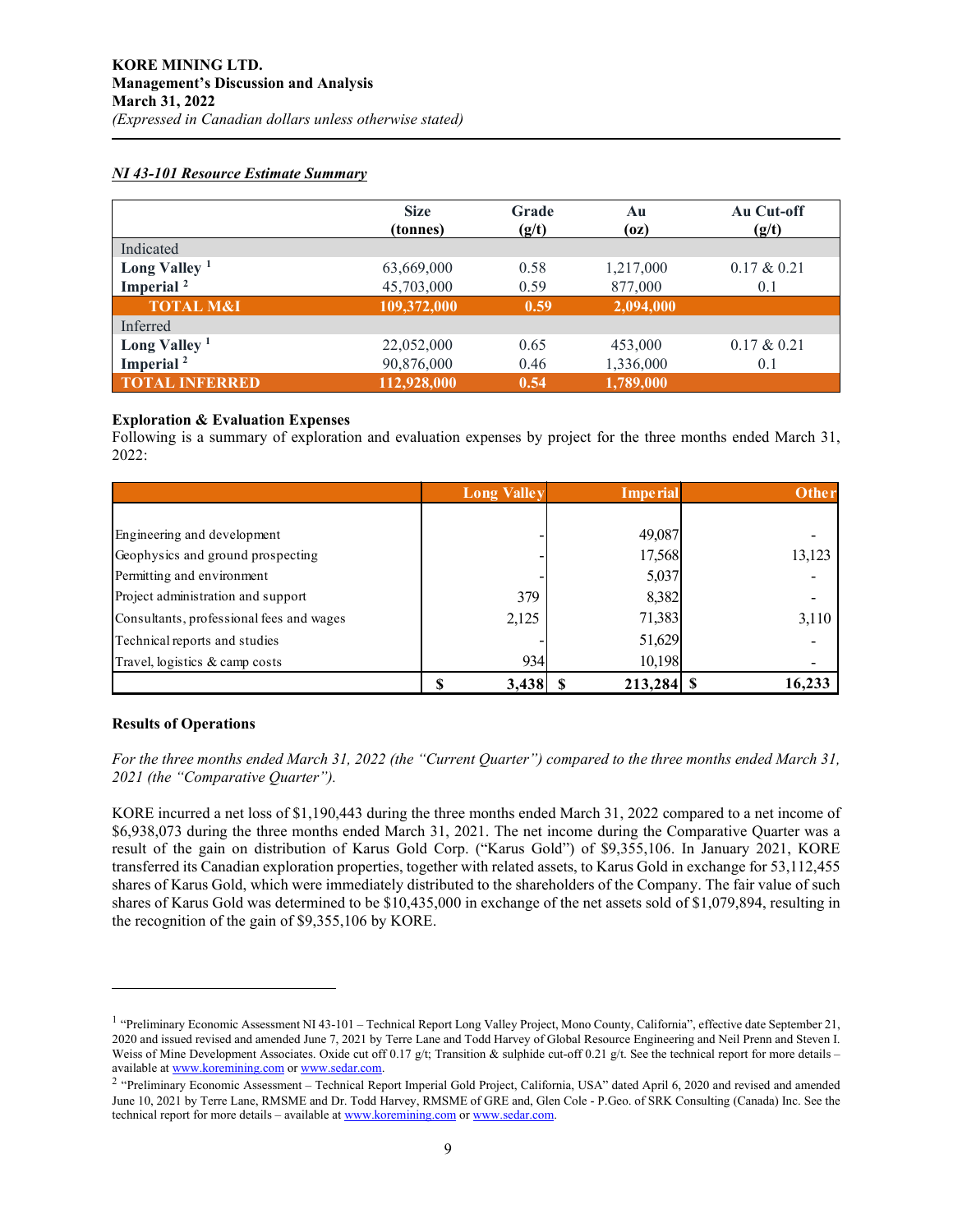The operating costs incurred during the Current Quarter were \$1,180,336 compared to \$2,408,500 during the Comparative Quarter, a decrease of \$1,228,164. This was primarily the result of lower exploration cost incurred during the three months ended March 31, 2021 of \$232,955 (2021- \$1,020,014). During the Comparative Quarter, the Company had higher activity with respect to staking additional claims on its Imperial and Long Valley projects as well as in relation to the permitting activities for these projects. KORE's marketing costs were also lower during the three months ended March 31, 2022 by \$422,498 (2022 – \$152,647; 2021 - \$575,145) as a result of additional outreach activity conducted during the Comparative Quarter.

All other costs of the Company remained consistent during these two periods.

#### **Summary of Quarterly Results**

The following table shows selected quarterly financial information for each of the last eight quarters:

|                                              | 31-Mar-22  | <b>31-Dec-21</b> | 30-Sep-21   |             | $30 - \text{Jun-21}$ $31 - \text{Mar-21}$ |             | $31-Pec-20$ 30-Sep-20 30-Jun-20 |            |
|----------------------------------------------|------------|------------------|-------------|-------------|-------------------------------------------|-------------|---------------------------------|------------|
| Net income (loss)                            | 1,190,443) | (1.634.517)      | (2,792,585) | (2.215.605) | \$6,938,073                               | (3.647.534) | (2.849.476)                     | 1.288.253) |
| Basic & diluted earnings (loss)<br>per share | (0.01)     | (0.01)           | (0.02)      | (0.02)      | \$0.07                                    | (0.04)      | (0.03)                          | (0.01)     |

#### **Liquidity, Capital Resources and Going Concern**

The condensed interim consolidated financial statements of the Company have been prepared on a going concern basis which assumes that the Company will be able to realize its assets and discharge its liabilities in the normal course of business for the foreseeable future.

The continuing operations of the Company are dependent upon the Company's ability to arrange adequate financing in the near term. However, there can be no assurance that the Company will be able to obtain adequate financing in the future or that the terms of such financing will be favourable. If adequate financing is not available when required, the Company may be required to delay, scale back or eliminate various programs and may be unable to continue operations. The Company will seek such additional financing through debt or equity offerings, but there can be no assurance that such financing will be available on terms acceptable to the Company or at all.

As at March 31, 2022, the Company had a cash balance of \$2,345,763 and working capital of \$2,157,072 with current liabilities of \$512,910. The Company has incurred losses since inception and does not generate any cash inflows from operations. For the three months ended March 31, 2022, cash used in operating activities totaled \$1,279,000.

The Company's ability to continue to meet its obligations and carry out its planned exploration activities for at least the next twelve months is uncertain and dependent upon the continued financial support of its shareholders and on securing additional financing. There is, however, no assurance that any such initiatives will be sufficient and, as a result, there is significant doubt regarding the going concern assumption and, accordingly, the ultimate appropriateness of the use of accounting principles applicable to a going concern. The Company's condensed interim consolidated financial statements do not reflect the adjustments to the carrying values of assets and liabilities and the reported expenses and balance sheet classifications that would be necessary if the Company were unable to realize its assets and settle its liabilities as a going concern in the normal course of operations for at least 12 months following the period end. These adjustments could be material.

## *Cash Used In Operating Activities*

Net cash used in operating activities during the three months ended March 31, 2022 was \$1,279,000 (2021 - \$2,309,133). Cash used in operating activities by KORE primarily relates to the Company's exploration and administrative activities. KORE's activities are highly dependent on the cash resources available to the Company (see "*Liquidity, Capital Resources, and Going Concern"* above) and therefore can fluctuate from period to period.

## *Cash Provided by Financing Activities*

Net cash provided by financing activities during the three months ended March 31, 2022 was \$29,371 (2021 - \$53,370), resulting from the exercise of stock options.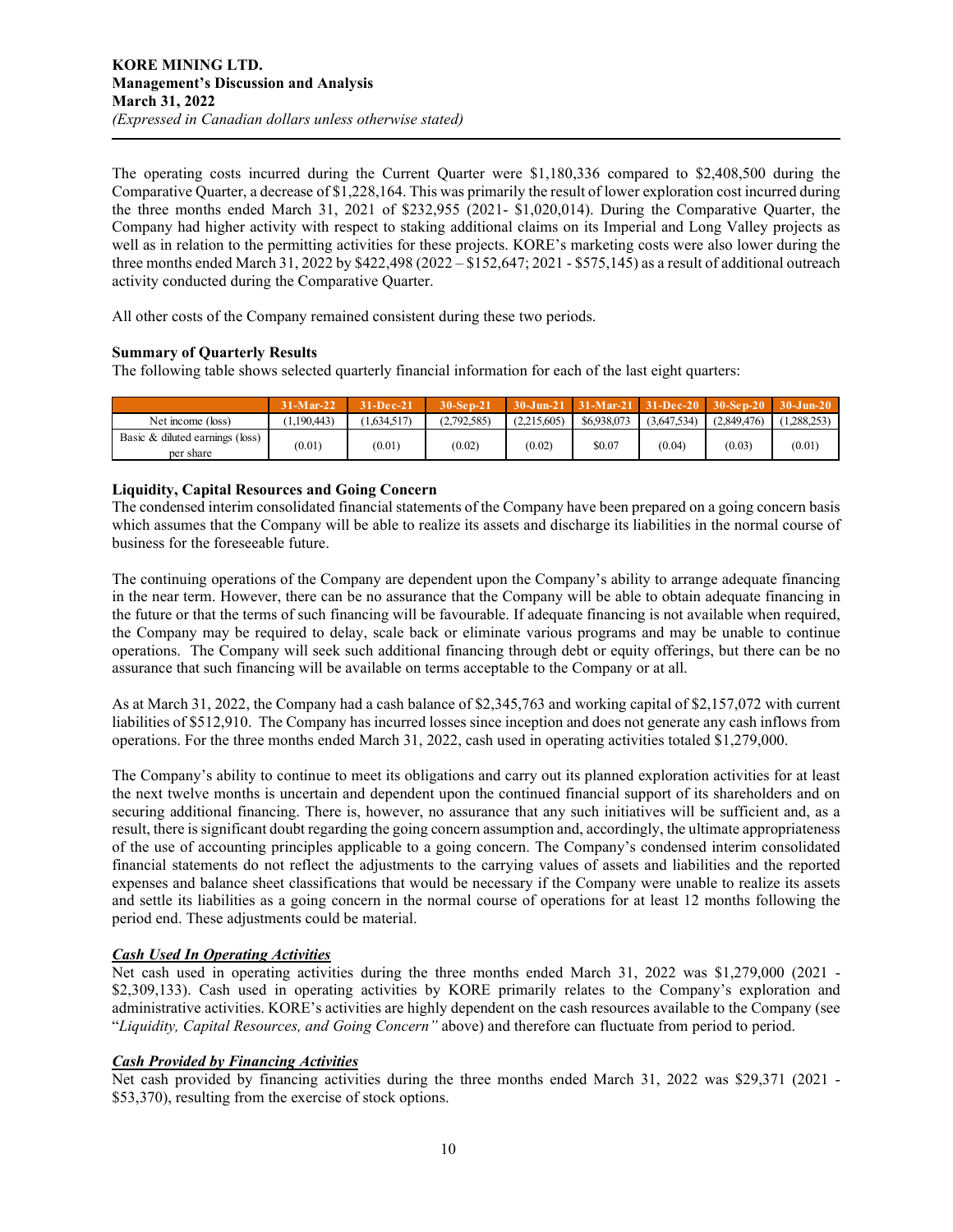With respect to the June 2021 prospectus-based financing, the table below compares the pro-forma sources and uses of funds with the actual sources and uses of funds. All amounts are in Canadian dollars.

| <b>Source of funds</b>            |    | Pro forma | <b>Actual</b>   |                                           |
|-----------------------------------|----|-----------|-----------------|-------------------------------------------|
|                                   |    |           |                 |                                           |
| Gross proceeds                    | \$ | 8,000,900 | \$<br>8,028,098 |                                           |
| Agent commissions                 |    | (480,054) | (446,956)       |                                           |
| Other costs                       |    | (300,000) | (389, 453)      |                                           |
|                                   | \$ | 7,220,846 | 7,191,689       |                                           |
| <b>Uses of funds</b>              |    | Pro forma | <b>Actual</b>   | <b>Explanation</b>                        |
|                                   |    |           |                 |                                           |
| Imperial exploration              | S  | 1,500,000 | \$              | 1,251,000 In progress                     |
| Imperial mine permitting          |    | 1,500,000 |                 | 787,000 In progress                       |
| Long Valley exploration           |    | 1,250,000 |                 | 139,438 Drill permit in progress          |
| Other property costs              |    | 750,000   |                 | 813,000 Evaluation of additional projects |
| General & Admin - working capital |    | 2,200,000 | 1,916,000       |                                           |
|                                   |    | 7,200,000 | 4,906,438       |                                           |

## **Outstanding Share Data**

The Company's authorized share capital consists of an unlimited number of common shares without par value. As of the date of this MD&A, the following shares, warrants and options were outstanding:

| <b>Number of</b>              |                  |                       |                    |  |  |  |
|-------------------------------|------------------|-----------------------|--------------------|--|--|--|
|                               | Shares/Options/W | <b>Exercise Price</b> | <b>Expiry Date</b> |  |  |  |
|                               | <b>arrants</b>   |                       |                    |  |  |  |
| Issued and Outstanding Shares | 115,329,347      |                       |                    |  |  |  |
| Warrants                      | 3,000,000        | \$1.50                | 22-Jul-22          |  |  |  |
| Warrants                      | 500,000          | \$1.50                | 27-Jul-22          |  |  |  |
| Warrants                      | 4,550,975        | \$1.35                | 18-Jun-23          |  |  |  |
| Warrants                      | 468,751          | \$0.95                | 18-Jun-23          |  |  |  |
| <b>Stock Options</b>          | 750,000          | \$0.50                | $01-Nov-23$        |  |  |  |
| <b>Stock Options</b>          | 2,000,000        | \$0.14                | $12$ -Jan-24       |  |  |  |
| <b>Stock Options</b>          | 150,000          | \$0.25                | 09-May-24          |  |  |  |
| <b>Stock Options</b>          | 2,600,000        | \$0.27                | 03-Jul-24          |  |  |  |
| <b>Stock Options</b>          | 375,000          | \$0.62                | 29-Jul-24          |  |  |  |
| <b>Stock Options</b>          | 500,000          | \$0.29                | 18-Oct-24          |  |  |  |
| <b>Stock Options</b>          | 850,000          | \$0.44                | 27-Apr-25          |  |  |  |
| <b>Stock Options</b>          | 400,000          | \$1.50                | 03-Sep-25          |  |  |  |
| <b>Stock Options</b>          | 200,000          | \$1.34                | 30-Nov-25          |  |  |  |
| <b>Stock Options</b>          | 250,000          | \$1.00                | 17-Feb-26          |  |  |  |
| <b>Stock Options</b>          | 1,450,000        | \$0.62                | 29-Jul-26          |  |  |  |
| <b>Stock Options</b>          | 250,000          | \$0.48                | $26$ -Nov-26       |  |  |  |
| <b>Stock Options</b>          | 600,000          | \$0.37                | 20-Jan-27          |  |  |  |
| <b>Restricted Stock Units</b> | 1,091,693        | <b>NA</b>             | NA                 |  |  |  |
| Fully Diluted at May 27, 2022 | 135,315,766      |                       |                    |  |  |  |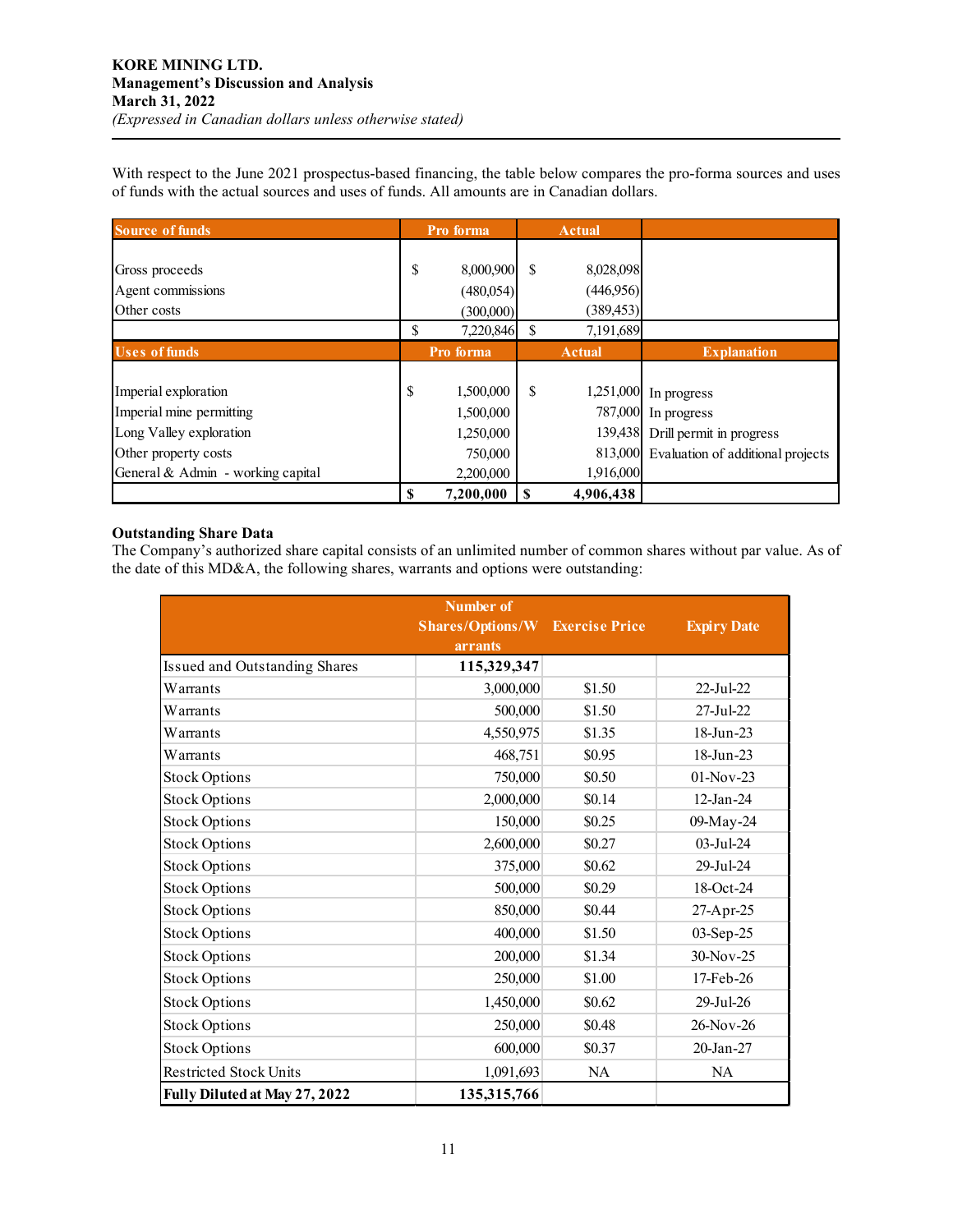#### **Financial Instruments and Risk Management**

#### **Financial Risk Management**

The Company may be exposed to risks of varying degrees of significance which could affect its ability to achieve its strategic objectives. The main objectives of the Company's risk management processes are to ensure that risks are properly identified and that the capital base is adequate in relation to those risks. The principal risks to which the Company is exposed are described below.

#### **a.** Credit risk

Credit risk is the risk of potential loss to the Company if a counterparty to a financial instrument fails to meet its contractual obligations. The Company's credit risk is primarily attributable to its cash and cash equivalents.

The Company has assessed its exposure to credit risk on its cash and cash equivalents and has determined that such risk is minimal. The majority of the Company's cash is held with reputable financial institutions in Canada.

#### **b.** Liquidity risk

Liquidity risk is the risk that the Company is not able to meet its financial obligations as they fall due. As at March 31, 2022, the Company had working capital of \$2,157,072 and it does not have any long term monetary liabilities. The Company will seek additional financing through debt or equity offerings, but there can be no assurance that such financing will be available on terms acceptable to the Company or at all. The Company's approach to managing liquidity risk is to endeavor to ensure that it will have sufficient liquidity to meet liabilities when they fall due. As at March 31, 2022, the Company had cash of \$2,345,763 to settle current liabilities of \$512,910. The Company's financial liabilities have contractual maturities of 30 days or are due on demand and are subject to normal trade terms. See *Liquidity, Capital Resources and Going Concern"* for more information.

#### **c.** Interest rate risk

Interest rate risk is the risk arising from the effect of changes in prevailing interest rates on the Company's financial instruments. The Company holds its cash and cash equivalents on which it earns variable rates of interest, and may therefore be subject to a certain amount of risk, though this risk is immaterial.

#### **d.** Foreign currency risk

Foreign currency risk is the risk that the fair value of, or future cash flows from, the Company's financial instruments will fluctuate because of changes in foreign exchange rates. The Company maintains its cash reserves in Canadian and United States dollars. The portion of the Company's funds held in US dollars are subject to fluctuations in foreign exchange rates.

As at March 31, 2022, the Company has certain monetary items denominated in United States dollars. Based on these net exposures, a 10% appreciation or depreciation of the Canadian dollar against the United States dollar would result in an increase or decrease of approximately \$10,700 in the Company's net loss.

#### **Fair Values**

The carrying values of cash, deposits and other receivables and trade and other accounts payable approximate fair values due to their short-term to maturity nature.

#### **Related Party Transactions and Balances**

The Company shares office space and personnel with Karus and as a result, any related cost incurred is also shared. During the three months ended March 31, 2022, such administrative transactions with Karus amounted to \$23,941 (2021 – 61,536). As at March 31, 2022, total amount receivable from Karus was \$165,253 (December 31, 2021 - \$141,312). This amount is unsecured, non-interest bearing, and due on demand.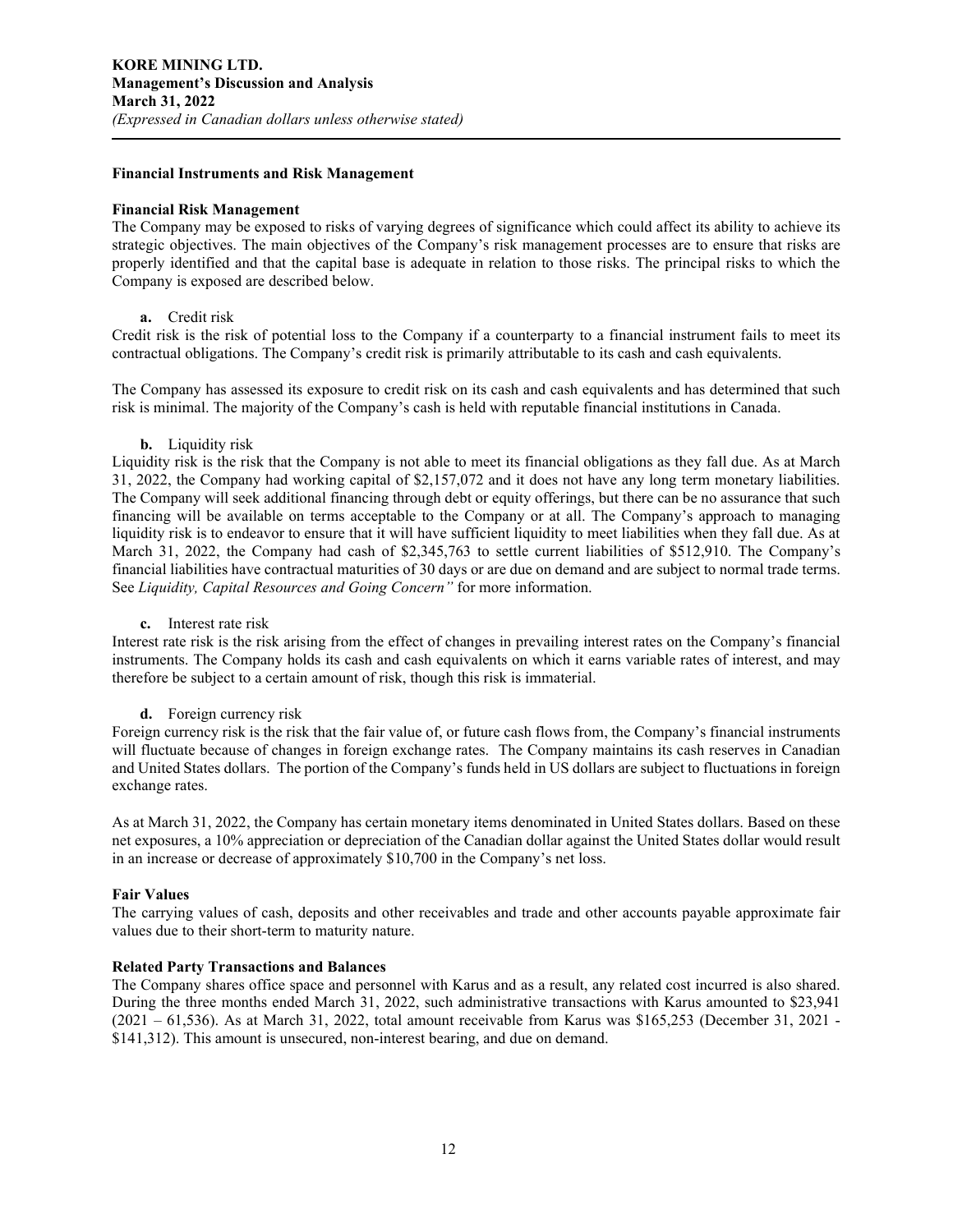#### **Key Management Compensation**

Key management are those personnel having the authority and responsibility for planning, directing and controlling the Company and include the Chairman, President & Chief Executive Officer, Chief Financial Officer, Chief Operating Officer and Directors. For the three months ended March 31, 2022, total key management compensation was \$370,610 (2021 - \$319,059), which includes management fees and salaries of \$206,689 (2021 - \$206,678), and share-based compensation of \$163,921 (2021 - \$112,381).

As at March 31, 2022, a total of \$51,389 (December 31, 2021 - \$110,860) was payable to key management personnel.

#### **Significant Judgments, Estimates and Assumptions**

The preparation of the Company's financial statements in conformity with IFRS requires management to make judgments, estimates and assumptions that affect the reported amounts of assets and liabilities and disclosures of contingent assets and liabilities at the date of the financial statements and the reported amounts of income and expenses during the reporting period. Estimates and assumptions are continually evaluated and are based on management's experience and other factors, including expectations of future events that are believed to be reasonable under the circumstances. Actual results could differ from these estimates. Significant estimates and critical judgements, including those that have a risk of resulting in a material adjustment to the carrying amounts of assets and liabilities within the next year were the consistent with those disclosed within and applied in the preparation of the annual audited financial for the year ended December 31, 2021.

#### **Recent Accounting Standards**

There are no recent accounting pronouncements or standards expected to have a material impact on the Company.

#### **Cautionary Note Regarding Forward Looking Statements**

Forward-looking statements look into the future and provide an opinion as to the effect of certain events and trends on the business. Certain statements contained in this MD&A constitute forward-looking statements. The use of any words such as "anticipate", "continue", "estimate", "expect", "may", "will", "project", "should", "believe" and similar expressions or their negatives or other comparable words are intended to identify forward-looking statements. These forward-looking statements are based on current expectations and various estimates, factors and assumptions and involve known and unknown risks, uncertainties and other factors. Examples of where the Company uses forward looking statements include when discussing the outlook, plans and timing for the Company's exploration plans, operational plans and future expenditure expectations.

It is important to note that:

- Unless otherwise indicated, forward-looking statements in this MD&A describe the Company's expectations as of the date of this MD&A.
- Readers are cautioned not to place undue reliance on these statements as the Company's actual results, performance or achievements may differ materially from any future results, performance or achievements expressed or implied by such forward-looking statements if known or unknown risks, uncertainties or other factors affect the Company's business, or if the Company's estimates or assumptions prove inaccurate. Therefore, the Company cannot provide any assurance that forward-looking statements will materialize.
- The Company assumes no obligation to update or revise any forward-looking statement, whether as a result of new information, future events or any other reason except as required by law.

#### **Cautionary Note to U.S. Investors Regarding Mineral Resource Estimates**

Information regarding mineral resource estimates has been prepared in accordance with the requirements of Canadian securities laws, which differ from the requirements of the United States Securities and Exchange Commission ("SEC") Industry Guide 7. In October 2018, the SEC approved final rules requiring comprehensive and detailed disclosure requirements for issuers with material mining operations. The provisions in Industry Guide 7 and Item 102 of Regulation S-K, have been replaced with a new subpart 1300 of Regulation S-K under the United States Securities Act and became mandatory for SEC registrants after January 1, 2021. The changes adopted are intended to align the SEC's disclosure requirements more closely with global standards as embodied by the Committee for Mineral Reserves International Reporting Standards (CRIRSCO), including Canada's NI 43-101 and CIM Definition